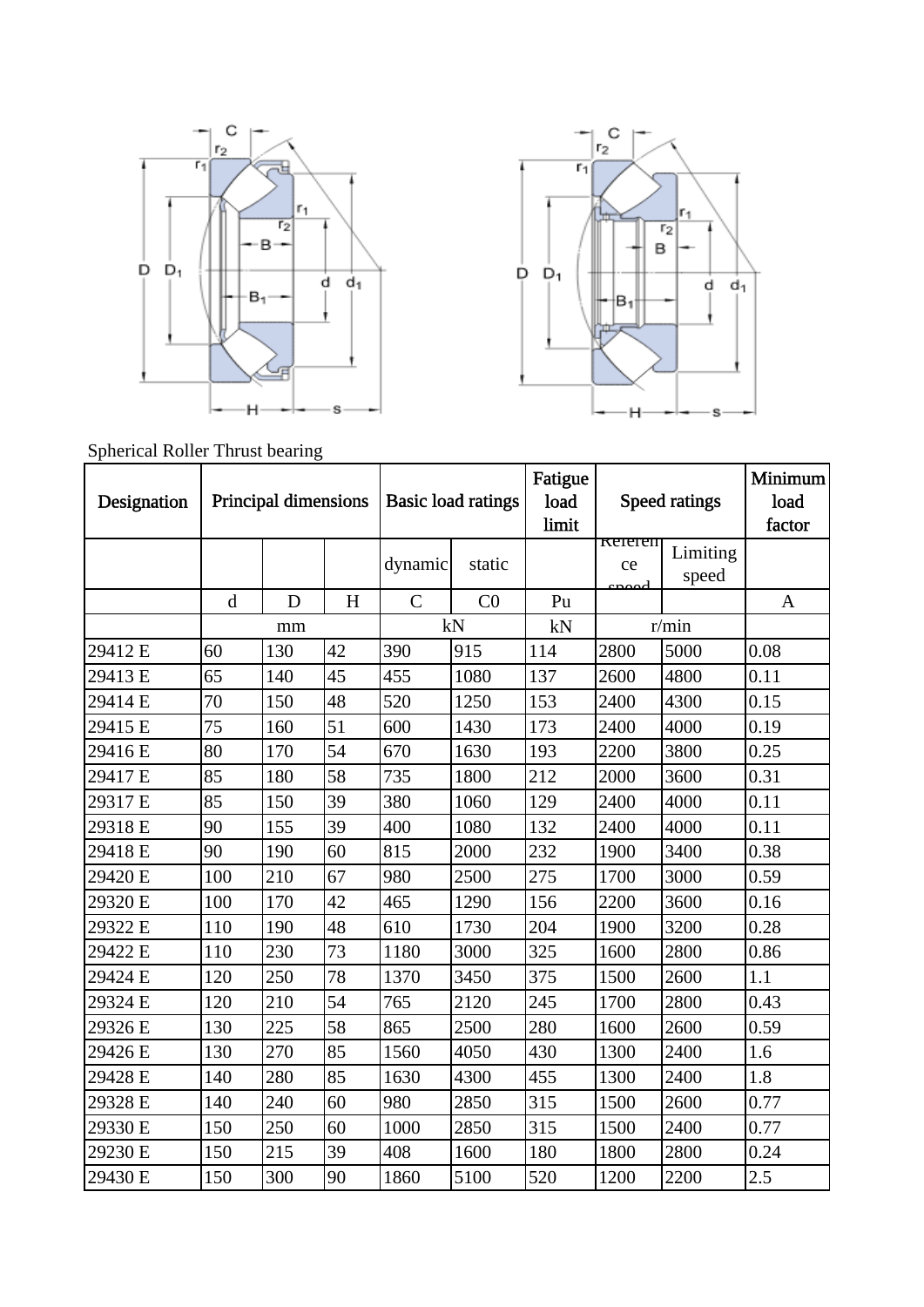| 29432 E  | 160 | 320 | 95  | 2080 | 5600  | 570  | 1100 | 2000 | 3    |
|----------|-----|-----|-----|------|-------|------|------|------|------|
| 29332 E  | 160 | 270 | 67  | 1180 | 3450  | 375  | 1300 | 2200 | 1.1  |
| 29334 E  | 170 | 280 | 67  | 1200 | 3550  | 365  | 1300 | 2200 | 1.2  |
| 29434 E  | 170 | 340 | 103 | 2360 | 6550  | 640  | 1100 | 1900 | 4.1  |
| 29236 E  | 180 | 250 | 42  | 495  | 2040  | 212  | 1600 | 2600 | 0.4  |
| 29436 E  | 180 | 360 | 109 | 2600 | 7350  | 710  | 1000 | 1800 | 5.1  |
| 29336 E  | 180 | 300 | 73  | 1430 | 4300  | 440  | 1200 | 2000 | 1.8  |
| 29338 E  | 190 | 320 | 78  | 1630 | 4750  | 490  | 1100 | 1900 | 2.1  |
| 29438 E  | 190 | 380 | 115 | 2850 | 8000  | 765  | 950  | 1700 | 6.1  |
| 29340 E  | 200 | 340 | 85  | 1860 | 5500  | 550  | 1000 | 1700 | 2.9  |
| 29440 E  | 200 | 400 | 122 | 3200 | 9000  | 850  | 850  | 1600 | 7.7  |
| 29240 E  | 200 | 280 | 48  | 656  | 2650  | 285  | 1400 | 2200 | 0.67 |
| 29344 E  | 220 | 360 | 85  | 2000 | 6300  | 610  | 1000 | 1700 | 3.8  |
| 29444 E  | 220 | 420 | 122 | 3350 | 9650  | 900  | 850  | 1500 | 8.8  |
| 29244 E  | 220 | 300 | 48  | 690  | 3000  | 310  | 1300 | 2200 | 0.86 |
| 29248    | 240 | 340 | 60  | 799  | 3450  | 335  | 1100 | 1800 | 1.1  |
| 29348 E  | 240 | 380 | 85  | 2040 | 6550  | 630  | 1000 | 1600 | 4.1  |
| 29448 E  | 240 | 440 | 122 | 3400 | 10200 | 930  | 850  | 1500 | 9.9  |
| 29352 E  | 260 | 420 | 95  | 2550 | 8300  | 780  | 850  | 1400 | 6.5  |
| 29252    | 260 | 360 | 60  | 817  | 3650  | 345  | 1100 | 1700 | 1.3  |
| 29452 E  | 260 | 480 | 132 | 4050 | 12900 | 1080 | 750  | 1300 | 16   |
| 29356 E  | 280 | 440 | 95  | 2550 | 8650  | 800  | 850  | 1400 | 7.1  |
| 29256    | 280 | 380 | 60  | 863  | 4000  | 375  | 1000 | 1700 | 1.5  |
| 29456 E  | 280 | 520 | 145 | 4900 | 15300 | 1320 | 670  | 1200 | 22   |
| 29360 E  | 300 | 480 | 109 | 3100 | 10600 | 930  | 750  | 1200 | 11   |
| 29260    | 300 | 420 | 73  | 1070 | 4800  | 465  | 900  | 1400 | 2.2  |
| 29460 E  | 300 | 540 | 145 | 5000 | 16600 | 1340 | 670  | 1200 | 24   |
| 29364 E  | 320 | 500 | 109 | 3350 | 11200 | 1000 | 750  | 1200 | 12   |
| 29264    | 320 | 440 | 73  | 1110 | 5100  | 465  | 850  | 1400 | 2.5  |
| 29464 E  | 320 | 580 | 155 | 5700 | 19000 | 1530 | 600  | 1100 | 32   |
| 29268    | 340 | 460 | 73  | 1130 | 5400  | 480  | 850  | 1300 | 2.8  |
| 29368    | 340 | 540 | 122 | 2710 | 11000 | 950  | 600  | 1100 | 11   |
| 29468 E  | 340 | 620 | 170 | 6700 | 22400 | 1760 | 560  | 1000 | 46   |
| 29272    | 360 | 500 | 85  | 1460 | 6800  | 585  | 750  | 1200 | 4.4  |
| 29472 EM | 360 | 640 | 170 | 6200 | 21200 | 1630 | 560  | 950  | 41   |
| 29372    | 360 | 560 | 122 | 2760 | 11600 | 980  | 600  | 1100 | 13   |
| 29276    | 380 | 520 | 85  | 1580 | 7650  | 655  | 700  | 1100 | 5.6  |
| 29376    | 380 | 600 | 132 | 3340 | 14000 | 1160 | 530  | 1000 | 19   |
| 29476 EM | 380 | 670 | 175 | 6800 | 24000 | 1860 | 530  | 900  | 53   |
| 29480 EM | 400 | 710 | 185 | 7650 | 26500 | 1960 | 480  | 850  | 62   |
| 29380    | 400 | 620 | 132 | 3450 | 14600 | 1200 | 530  | 950  | 20   |
| 29480 E  | 400 | 710 | 185 | 7650 | 26500 | 1960 | 480  | 850  | 62   |
| 29280    | 400 | 540 | 85  | 1610 | 8000  | 695  | 700  | 1100 | 6.1  |